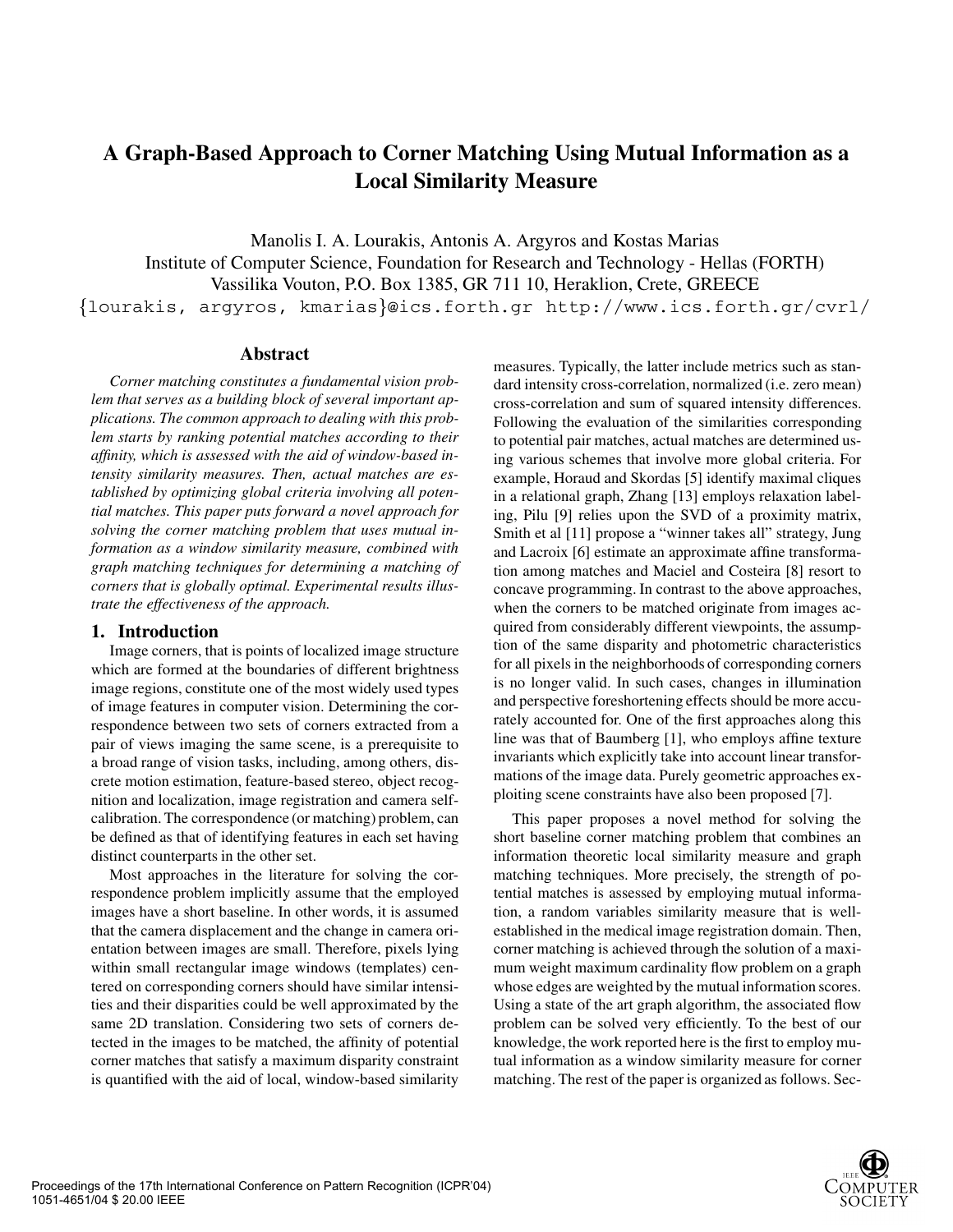tion 2 introduces mutual information and provides a brief discussion regarding its use for comparing image regions. Section 3 defines the maximum weight maximum cardinality graph matching problem. Section 4 builds upon the two previous ones to describe the proposed corner matching technique. Experimental results are provided in section 5 and section 6 concludes the paper.

### **2. Mutual Information**

Mutual information (MI) is an information theoretic similarity measure assessing the dependence of one random variable on another. MI has been extensively used in the area of multimodal medical image registration yielding very good results; a recent relevant survey can be found in [10]. MI is defined with the aid of Shannon entropies, without the need for knowing the exact functional form of the random variables to be compared. Specifically, let  $p(a)$  and  $p(b)$  be the probability distribution functions pertaining to two random variables  $A$  and  $B$  respectively. The mutual information  $I$  corresponding to the two random variables is defined as

$$
I(A, B) = H(A) + H(B) - H(A, B), \quad (1)
$$

where  $H(A)$  and  $H(B)$  are the marginal entropies derived from the probability distribution functions corresponding to  $A$  and  $B$ , i.e.

$$
H(A) = -\sum_{a} p(a) \log_2 p(a) , H(B) = -\sum_{b} p(b) \log_2 p(b).
$$

Moreover,  $H(A, B)$  is the joint entropy derived from the joint distribution function  $p(a, b)$  as

$$
H(A, B) = -\sum_{a} \sum_{b} p(a, b) \log_2 p(a, b).
$$

Intuitively, maximizing MI is equivalent to minimizing the joint entropy relative to the marginal ones. MI can thus be thought of as a measure of how well one random variable explains the other, i.e. a measure of the amount of information  $A$  contains about  $B$  and vice versa. When comparing digital images using MI, the intensities of pixels within image regions are treated as random variables whose probability density functions are either approximated using discrete gray level histograms or estimated using Parzen window techniques. MI is maximized at the optimal alignment of image regions, for which the amount of information they contain about each other is maximal. Rather than being restricted to comparing image regions related with a single 2D translation, MI can be adapted to handle regions undergoing more complex (e.g. affine) 2D transformations [10].

A known problem with MI is that it is computed on overlapping parts of images and is therefore sensitive to both the amount and content of overlap. To overcome this, Studholme et al [12] have proposed a normalized measure

of MI that is less sensitive to changes in overlap:

$$
NMI(A, B) = \frac{H(A) + H(B)}{H(A, B)}.
$$
 (2)

# **3. The Maximum Weight Maximum Cardinality Graph Matching Problem**

Owing to the fact that the task of corner matching will be formulated in section 4 as a maximum weight maximum cardinality graph matching problem, this section introduces the latter and discusses how can a publicly available software package be extended in order to deal with it.

 $-\sum p(b) \log_2 p(b)$ . two edges share a common vertex. A maximum cardinality Corner matching can be thought of as an application of the linear assignment problem. In the classical assignment problem, the goal is to find an optimal, one-to-one assignment of agents to tasks which ensures that all tasks are completed. The objective might be to minimize the total time to complete a set of tasks, to maximize profit, or to minimize the cost of the assignments. The assignment problem is a particular instance of a broader class of combinatorial optimization problems that can be reduced to a maximum weight maximum cardinality bipartite graph matching problem. A graph  $\mathcal{G} = (\mathcal{V}, \mathcal{E})$  is called bipartite if the set of vertices  $V$  can be divided into two disjoint subsets such that no edge from  $\mathcal E$  connects vertices in the same set. A matching in a graph G is a subset M of  $\mathcal E$  such that no matching is a matching with a maximum number of edges. If the edges of the graph have an associated weight, then a maximum weight matching is a matching such that the sum of the weights of the edges in the matching is maximum. A maximum weight maximum cardinality matching is thus a maximum cardinality matching with maximum weight [2].

> Since a maximum weight maximum cardinality matching problem can in turn be cast as a maximum weight flow problem, the notions of flow networks and flows are introduced next. A flow network is a directed graph  $\mathcal N$  having two distinct nodes  $s$  (the "source") and  $t$  (the "sink"). A non-negative function cap() specifies for each edge  $e$  of  $\mathcal N$ its capacity  $cap(e)$ , that is the maximum amount of flow that can pass from  $e$ . A flow in a network is a real function defined on edges and satisfying the capacity constraint, i.e. the flow over an edge must not exceed its capacity, and the flow conservation constraint, i.e., the flow out of  $s$  must be the same as the flow into  $t$ . In a maximum weight flow problem, the goal is to convey a given amount of flow from s through the network to  $t$ , in such a way that the sum of the weights of the employed edges is maximum. To solve the maximum weight maximum cardinality matching problem for a bipartite graph  $G$ , a corresponding flow network  $\mathcal{G} = (\mathcal{V}, \mathcal{E})$  is defined as follows: Let s and t be new vertices not in V and  $V = V \cup \{s, t\}$ . If the vertices of G are partitioned as  $V = \mathcal{L} \cup \mathcal{R}$ , the edges  $\mathcal{E}$  of  $\mathcal{G}$  are

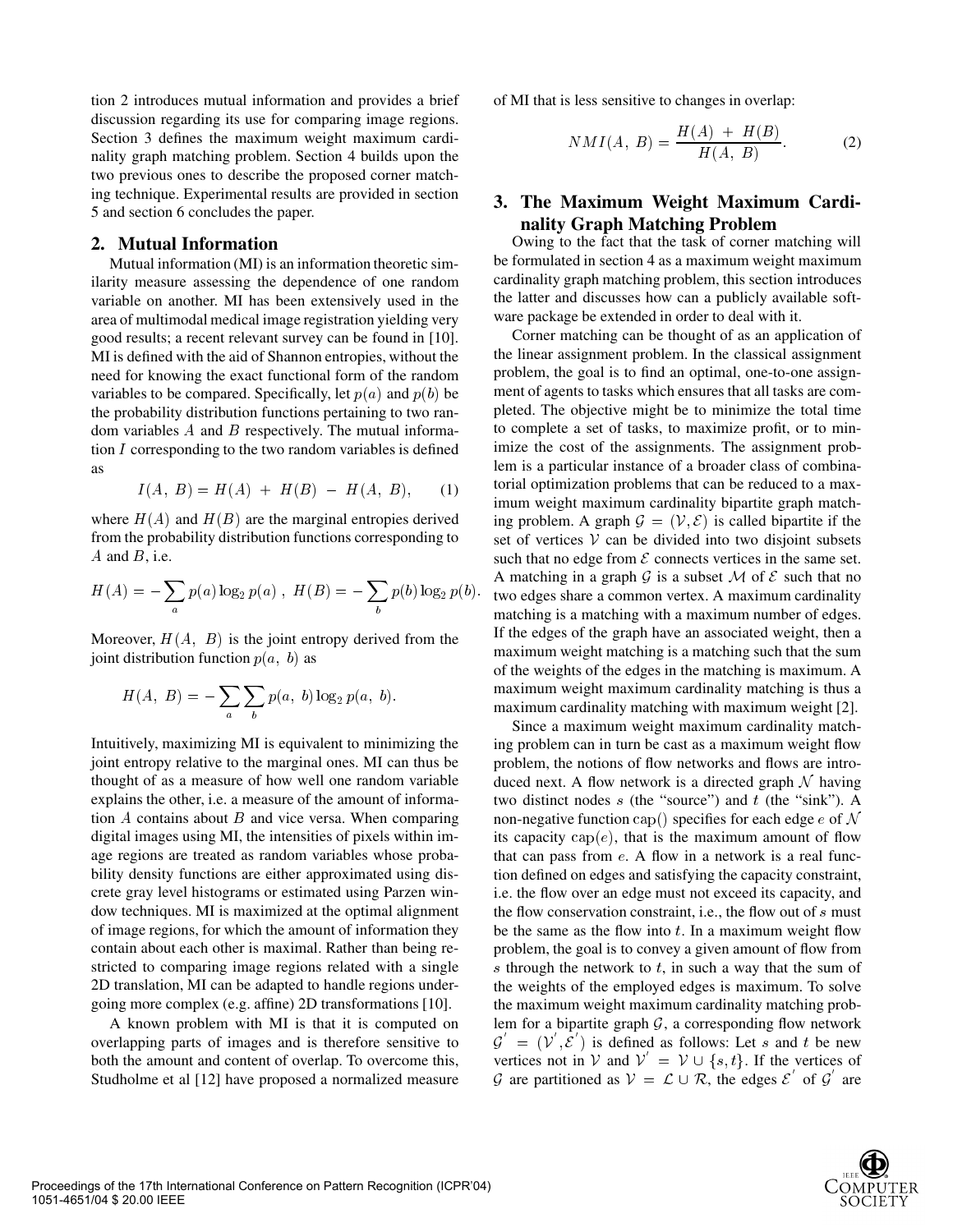given by  $\mathcal{E} = \{(s, u) : u \in \mathcal{L}\} \cup \{(u, v) : u \in \mathcal{L}, v \in \mathcal{L}\}$  $\mathcal{R}$  and  $(u, v) \in \mathcal{E}$   $\} \cup \{(v, t) : v \in \mathcal{R}\}$ . Each edge in  $\mathcal{E}$  is t assigned unit capacity. Edges that originate from the source or terminate at the sink are assigned zero weight. The remaining edges are assigned the weight of their corresponding edge in the bipartite graph. With the previous definitions plus a supply and demand of  $n$  flow units at  $s$  and  $t$  respectively, a maximum weight flow through  $G$  corresponds to a maximum weight matching for  $G$  [2]. The cardinality of this matching is equal to  $n$ , which is the amount of flow offered to  $\mathcal{G}$  at its source.

A maximum weight flow problem can be easily transformed to a minimum weight (i.e. minimum cost) one by negating edge weights. A high performance, freely available code for the minimum cost flow problem is CS2, employing a scaling push-relabel algorithm and developed in C by Goldberg [3]. Apart from providing a solution to the minimum cost flow problem, CS2 is also capable of providing negative answers to cases that are unsolvable due to the flow supply at  $s$  exceeding the network's capacity. To cope with the maximum weight maximum cardinality matching problem, this last feature of CS2 can be exploited to extend it appropriately. Notice that if the maximum weight flow problem of cardinality  $m$  is unsolvable, the same holds true for all such problems having cardinality  $m > m$ . Hence, the maximum cardinality of a solution to the maximum weight flow problem can be determined by embedding CS2 in a binary search framework, as follows. Let  $U$  be an upper bound for the maximum cardinality of a solution to the maximum weight flow problem<sup>1</sup>. Since a trivial lower bound for the sought cardinality is 0, if the maximum weight flow problem of cardinality  $\frac{0}{2}$  is solvable, then the maximum cardinality must be in the range  $[\frac{U}{2} + 1, U]$ , otherwise it has to lie within  $[0, \frac{0}{2} - 1]$ . Cs2 is thus applied recursively using a flow supply equal to the midpoint of the current capacity range. The process stops when the current capacity lower bound exceeds or becomes equal to the upper one.

# **4. The Proposed Corner Matching Method**

Conventional applications of MI for medical image registration aim at estimating a single, global 2D transformation relating the images to be registered. Therefore, they are based on estimating MI for large patches or even for the whole image frames. However, when dealing with corner matching, there exists no single 2D transformation relating all corresponding corners between the two images. Consequently, in this case MI needs to be estimated locally using small image windows centered on image corners.

The proposed method starts by detecting corners in both images. In our implementation, the Harris corner detector [4] has been employed. Most uses of matched corners do

 not benefit from large numbers of corners that are concentrated in the same image region. Aiming at making the detected corners more evenly distributed in images, the latter are divided into tiles using a  $5 \times 5$  grid and the N most prominent corners are detected in each tile. Since the size of image windows used for computing MI is small, the corresponding discrete histograms for 8 bit grayscale images are likely to be sparse, having little statistical meaning. To avoid this contingency, the graylevels of window pixels are requantized using fewer than 256 intensity bins (64 in our implementation). In certain cases, it is also beneficial to smooth image windows prior to requantization using  $a$  3  $\times$  3 Gaussian filter. After the image window preprocessing operations have been completed, potential matches are determined and their affinity is assessed. More specifically, for each corner from the first image, all second image corners that are such that their underlying disparity is less than one third of the smallest image dimension, qualify as its potential matches. The similarity score of each pair of potential corner matches is computed from the corresponding image windows as their normalized MI defined by Eq. (2). The similarity score for potential corner matches exceeding this disparity threshold is taken to be equal to zero. Additionally, the similarity score of all pairs of potential matches whose NMI score is lower than a certain threshold is reset to zero. This is due to the fact that mismatched corners are expected to have lower NMI compared to correct ones, and therefore their number can be reduced by thresholding the NMI scores. Apart from reducing the mismatched corners, thresholding also reduces the number of potential matches, thus reducing the size of the whole matching problem.

The two sets of corners detected in the images define the vertices of a bipartite graph whose edges correspond to potential match pairs having a nonzero similarity score. Edge weights are determined from the NMI scores pertaining to the corresponding potential matching pairs. Evidently, a solution of the maximum weight maximum cardinality problem for this graph gives rise to a solution of the corner matching problem that maximizes both the total number of matched corners and the global similarity of the selected matches. To solve this optimization problem, the procedure outlined in section 3 is employed to transform the constructed bipartite graph into a flow network. The supply of incoming flow to this network, which determines the maximum cardinality of the corresponding matching problem, is determined using CS2 coupled with the previously explained binary search scheme. When dealing with applications where a certain, fixed number of matched corners  $m$  is desired, corner matching amounts to solving only one instance of the maximum weight graph matching problem. Thus, corner matching can be achieved by a variant of the proposed method which involves a single execution of CS2 on the flow graph with an input flow of  $m$  units. It is also



 $1$   $U$  can, for example, be selected as the smallest of the cardinalities of the two corner sets to be matched.